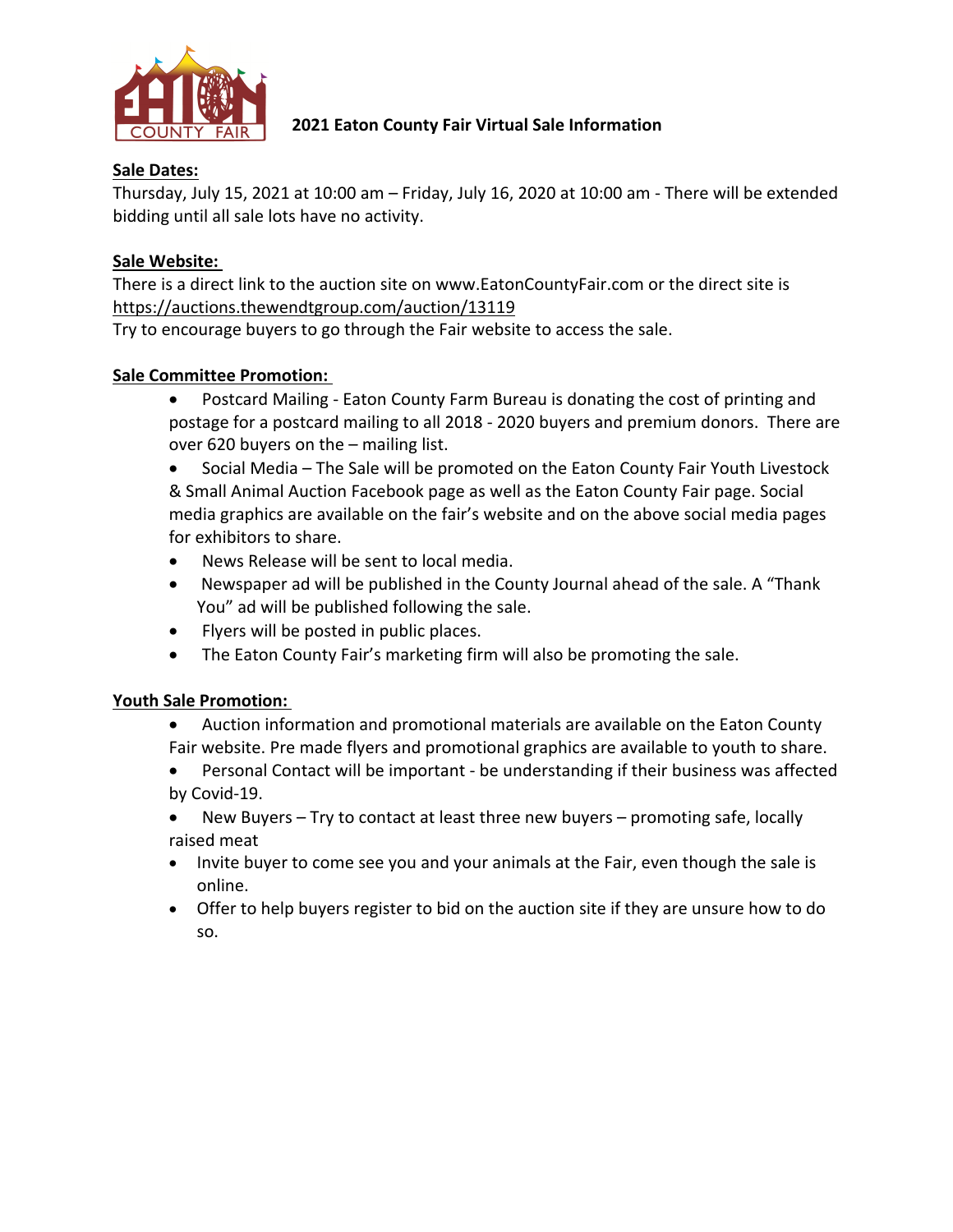## **Information for Buyers:**

- Volunteers will transport livestock to processors
- The buyer will need to select one of the following processors:
	- Marshall Meats Marshall, MI
	- Jones' Farm Market Saranac, MI
	- Jerome Country Market Jerome, MI
	- Hanna-Davis Fine Meats Sunfield, MI
	- Galesburg Meat Company Galesburg, MI
	- Greater Lansing Food Bank Donation

## **Resale/Donate Information (Livestock Only):**

- If a buyer wishes to support the youth sale but do not wish to have the purchased animal processed to keep the meat, they have two options. One option buyers may choose is to re-sell the animal to the Napoleon Livestock Commission Company stock yard. The stock yard will then issue the buyer a check directly for the market value of that animal  $(\frac{1}{2})$ . The market value will be posted prior to the sale. The buyer will be responsible for paying the Fair the entire purchase price up front.
- The second option buyers may choose is to donate the animal to the food bank. The Eaton County Fair has again this year partnered with the Greater Lansing Food Bank which will accept any donations of animals. The Food Bank will cover all processing fees, and the Fair will handle the transportation of the animals.

## **Buyer Registration steps:**

- Buyers will need to log into: https://auctions.thewendtgroup.com/auction/13119 (Direct link is also located at: www.EatonCountyFair.com)
- Create a profile (must be over 18 and a credit card is used as part of the verification process only, cards will not be charged)
- Buyers can purchase animals or click on the Add-On option for Premium Donations.
- If a buyer wants to purchase a certain animal they may enter a maximum bid they wish to bid up to. This can be raised during the sale.
- At the end of the sale, an invoice will be emailed to the buyer.
- Checks or exact cash can be dropped off at the Eaton County Fair Office on
- Saturday, 7/17, from 9 am-5 pm, and Monday-Friday, 9am 4:30pm. 9am 6pm on Wednesdays.
- Animals must be paid for by **Friday 7/23 at 4:30 pm** Holds will be placed on meat at processors until it is paid for in full.
- Checks can be mailed to Eaton County Fair Auction at 1025 S. Cochran Ave, Charlotte, MI 48813
- Please make checks out to Eaton County Agricultural Society.